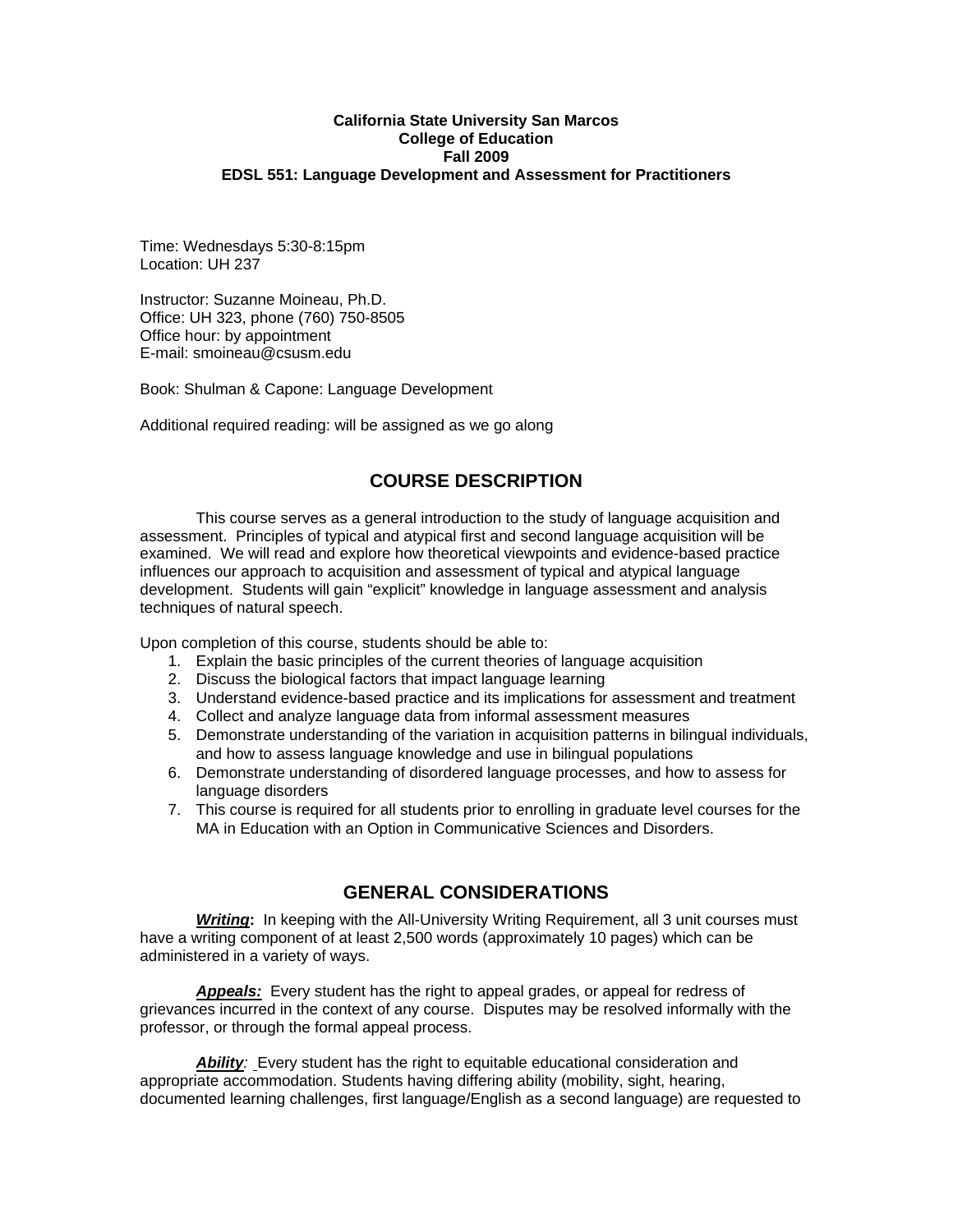contact the professor at the earliest opportunity. Every effort will be made to accommodate special needs. Students are reminded of the availability of Disabled Student Services, the Writing Center, technology assistance in the computer labs, and other student support services available as part of reasonable accommodation for special needs students.

*Students with Disabilities Requiring Reasonable Accommodations.* Students are approved for services through the Disabled Student Services Office (DSS). This office is located in Craven Hall 5205, and can be contacted by phone at (760) 750-4905, or TTY (760) 750-4909. Students authorized by DSS to receive reasonable accommodations should meet with their instructor during office hours or, in order to ensure confidentiality, in a more private setting.

*Attendance:* Students are expected to attend every class. You will be allowed to miss 1 class period without need for excuse, however, if you miss a class period where there is an assignment and you do not complete it, you will not have the opportunity to make it up. Each additional absence above the \*one freebie\* will result in a lowering of your grade by a full letter. All holidays or special events observed by organized religions will be honored for those students who show affiliation with that particular religion. Students missing work during excusable absences will have the opportunity to make up the work, provided the instructor is notified *before*  the absence occurs.

*Furloughs:* Due to the devastating effects of current budget crisis in California, I have been furloughed nine days each semester of this academic year, representing a 9.23% reduction in both workload and compensation. A furlough is an unpaid day off on a faculty member's regularly-scheduled workday. In order to satisfy legal and ethical requirements of the California Labor Code, I am required to submit formal certification that I will not work on my furlough days. I am prohibited from teaching, conducting scholarly research, consulting with students, responding to email or voicemail, providing assignment feedback, or participating in any CSU work-related activities on my furlough days. Furlough dates vary by professor. Some of my dates are scheduled on days that are class meets, and are noted below on our tentative schedule.

The CSU faculty agreed to take furlough days in order to preserve jobs for as many CSU employees as possible, and to serve as many students as possible, in the current budget crisis. The agreement that governs faculty furloughs acknowledges that "cuts of this magnitude will naturally have consequences for the quality of education that we can provide." Within the furlough context, I will make every effort to support your educational experience at CSUSM. Visit CSUSM Budget Central [http://www.csusm.edu/budgetcentral/] to learn about the state budget crisis and how it impacts your educational opportunities. To avoid the continued loss of higher education availability in California, exercise your right to voice an opinion. Contact information for state legislators and the governor are provided at Budget Central.

## **GRADING STANDARDS**

#### *Grading Scale: In percentage of final points*

 $A = 90 - 100$  points  $B = 80 - 89$  points  $C = 70 - 79$  points  $D = 60 - 69$  points

*Grading Emphasis*: Each written assignment will be graded approximately 80% on content (detail, logic, synthesis of information, depth of analysis, etc.), and 20% on mechanics (grammar, syntax, spelling, format, uniformity of citation, etc.).

## **COURSE REQUIREMENTS**

**Assignments:** 

All work is due on the dates indicated. **NO LATE WORK WILL BE ACCEPTED – PERIOD!** It is expected that all assignments will reflect university-level composition and exposition. Use of electronic spelling and grammar checking is encouraged.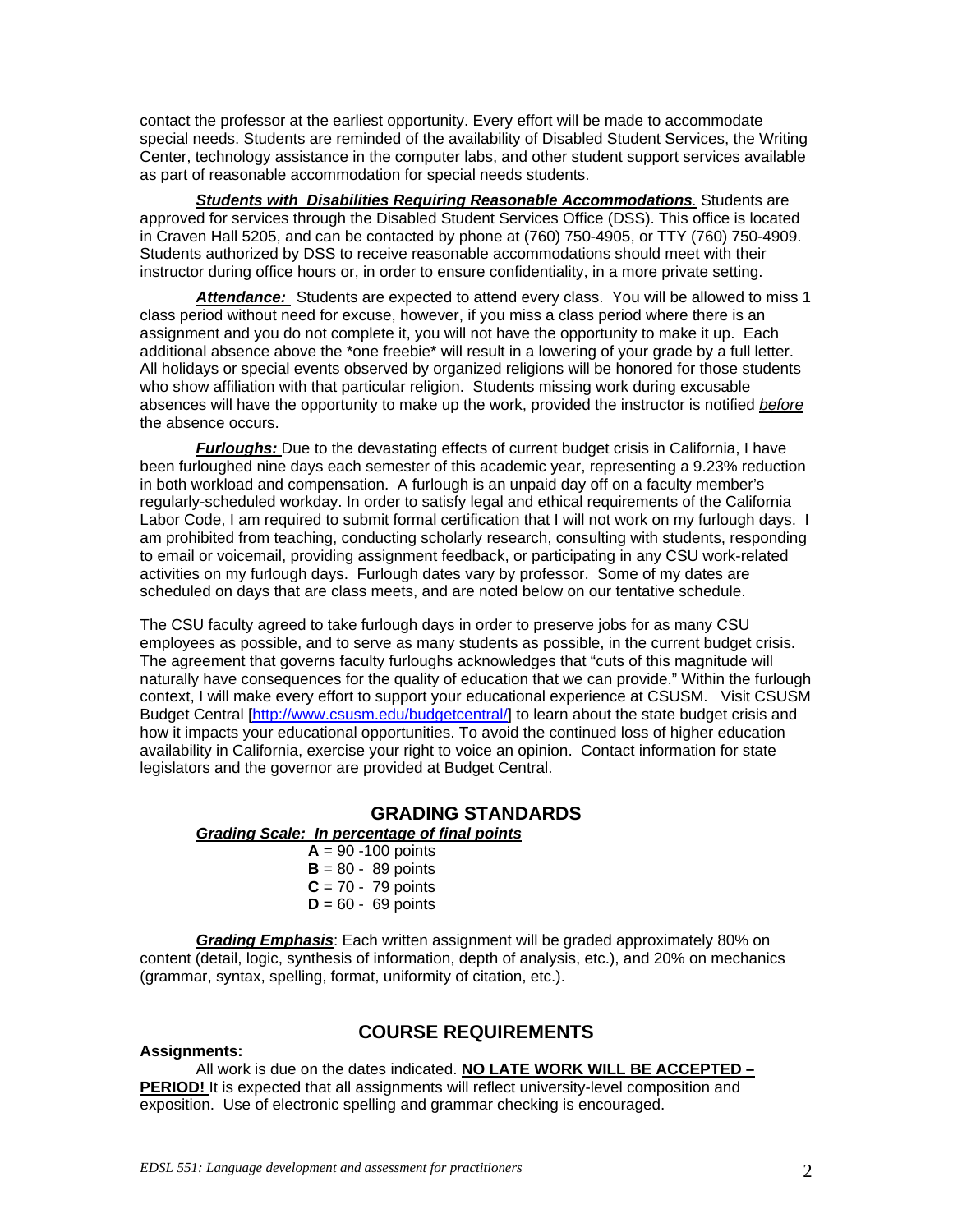|    |                                                 | 100 points Total |
|----|-------------------------------------------------|------------------|
|    | <b>Final Paper</b>                              | 50 points        |
|    | <b>Gestural/Social Development (Pragmatics)</b> | 10 points        |
|    | Grammatical Development (Morphology/Syntax)     | 10 points        |
|    | <b>Lexical Development</b>                      | 10 points        |
|    | Phonological development                        | 10 points        |
| 2. | Language samples: 2                             |                  |
|    | 1. Article Presentation                         | 10 points        |
|    |                                                 |                  |

- evidence) from a peer-reviewed journal. **YOU MUST SEND ME YOUR ARTICLE 1**  1) Article Presentation: Good practice requires that we seek out empirical evidence for our assessments and evaluations. As such, you will be responsible for reviewing and presenting an article related to some aspect of language development that we will cover in class. The general approach will be: 1) every week 2-3 students will present 1 article each of your own selection (make sure you do not pick the same article). The article you select will be related to the component of language development that we are discussing at that time; 2) you will carefully read the article and present the methods and findings to the class. The article you select should be a research article (i.e. empirically based **WEEK PRIOR TO YOUR PRESENTATION FOR MY REVIEW**.
- You should compare and contrast the children's development in your final paper. 2) You will be required to collect 2 language samples from 2 different children during the course of this class. You can use 2 children that you know, or you can observe in the Center for Children and Families (more on this in class). You can pick 2 children of the same age or of different ages. You will be doing an informal assessment of their language development in each of the subcomponents of language that we will cover (i.e. phonological, lexical, grammatical (morphological and syntactical) and gestural/social (pragmatic)). You will use our textbook, the LinguiSystems Guide to Communication Milestones and at least 1 additional (primary source) resource to do a careful analysis of the children's language development. You are looking to see 'what structures' the children are using and/or not using, and to determine if they are developing on a typical timeline as per these resources. You will submit your papers in individual sections throughout the course, and then write and present a final paper at the end of the course.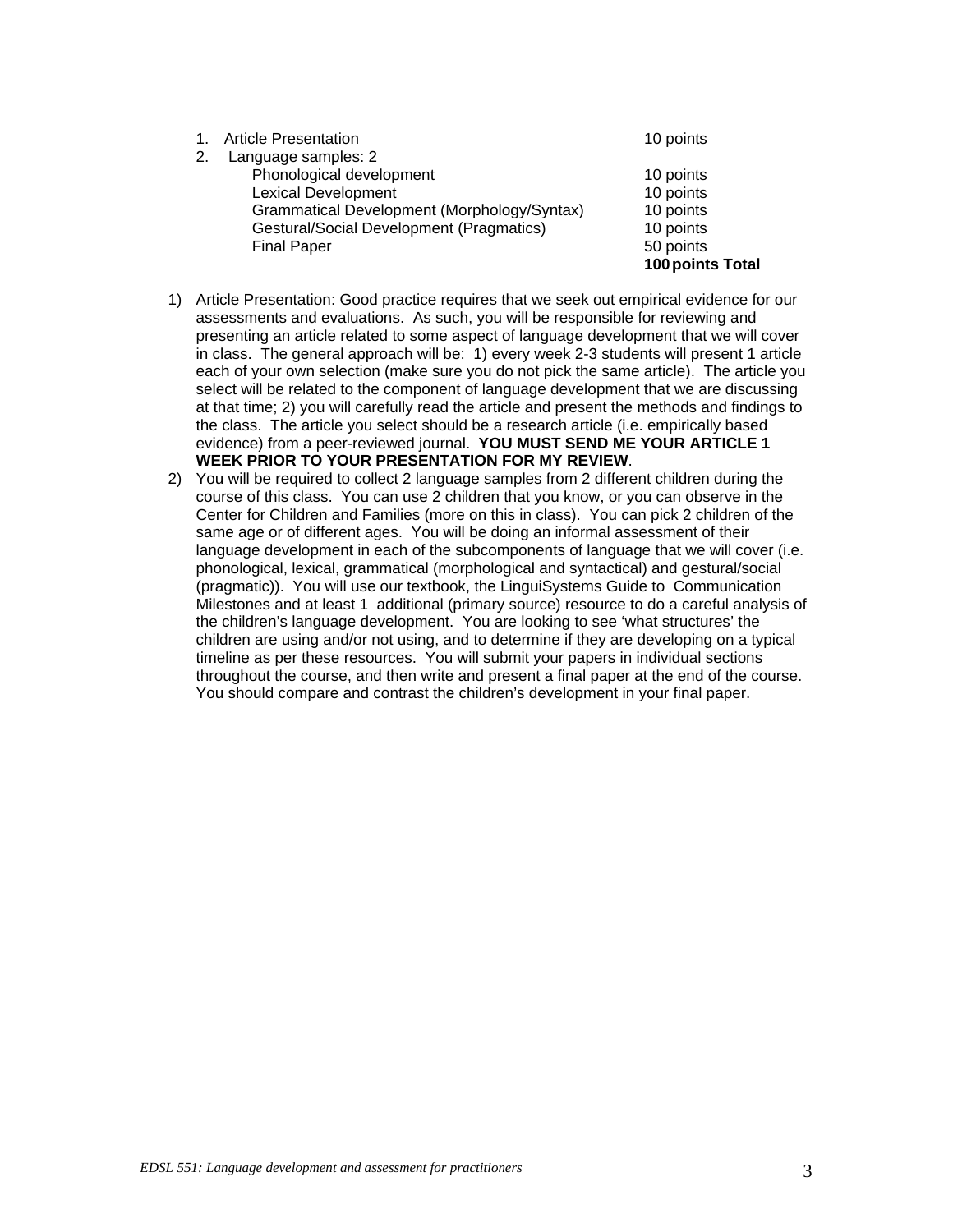# **TENTATIVE COURSE SCHEDULE**

*(This schedule is tentative subject to negotiated changes in response to class demands) ASSIGNMENTS ARE TO BE COMPLETED FOR THE DATE SPECIFIED* 

| Week 1:         | Introductions/Syllabus Review/Distinguishing the different<br>components of speech and language & Biological Bases of<br>Communication          |  |
|-----------------|-------------------------------------------------------------------------------------------------------------------------------------------------|--|
| Week 2:         | <b>Collection of Language Samples - No meeting time</b>                                                                                         |  |
| Week 3:         | Child Development (Chapter 2), Theory (Chapter 3) & Hearing<br>(Chapter 4)                                                                      |  |
| Week 4:         | Speech Perception/Phonological Development (Chapter 8)<br><b>Presentations</b>                                                                  |  |
| Week 5:         | Phonological Development, continued<br><b>Presentations</b>                                                                                     |  |
| Week 6:         | <b>Furlough- No class</b>                                                                                                                       |  |
| Week 7:         | Lexical Development (Chapter 197)<br><b>Presentations</b><br><b>Phonological Paper Due</b>                                                      |  |
| Week 8:         | Grammatical Development (Chapters 9 & 10)<br><b>Presentations</b><br><b>Lexical Paper Due</b>                                                   |  |
| Week 9:         | Social-Emotional (Chapter 5) and Gestural Development (Chapter<br>6) -- Pragmatics<br><b>Presentations</b><br><b>Grammatical Paper Due</b>      |  |
| <b>Week 10:</b> | Comprehension of Language (Chapter 11) & Transition to School-<br>aged Literacy (Chapter 12)<br><b>Presentations</b><br><b>Social Paper Due</b> |  |
| <b>Week 11:</b> | <b>Veterans Day- Campus Closed</b>                                                                                                              |  |
| <b>Week 12:</b> | Multilingualism & Multiculturalism (Chapter 13)<br><b>Presentations</b>                                                                         |  |
| <b>Week 13:</b> | Thanksgiving - Campus Closed                                                                                                                    |  |